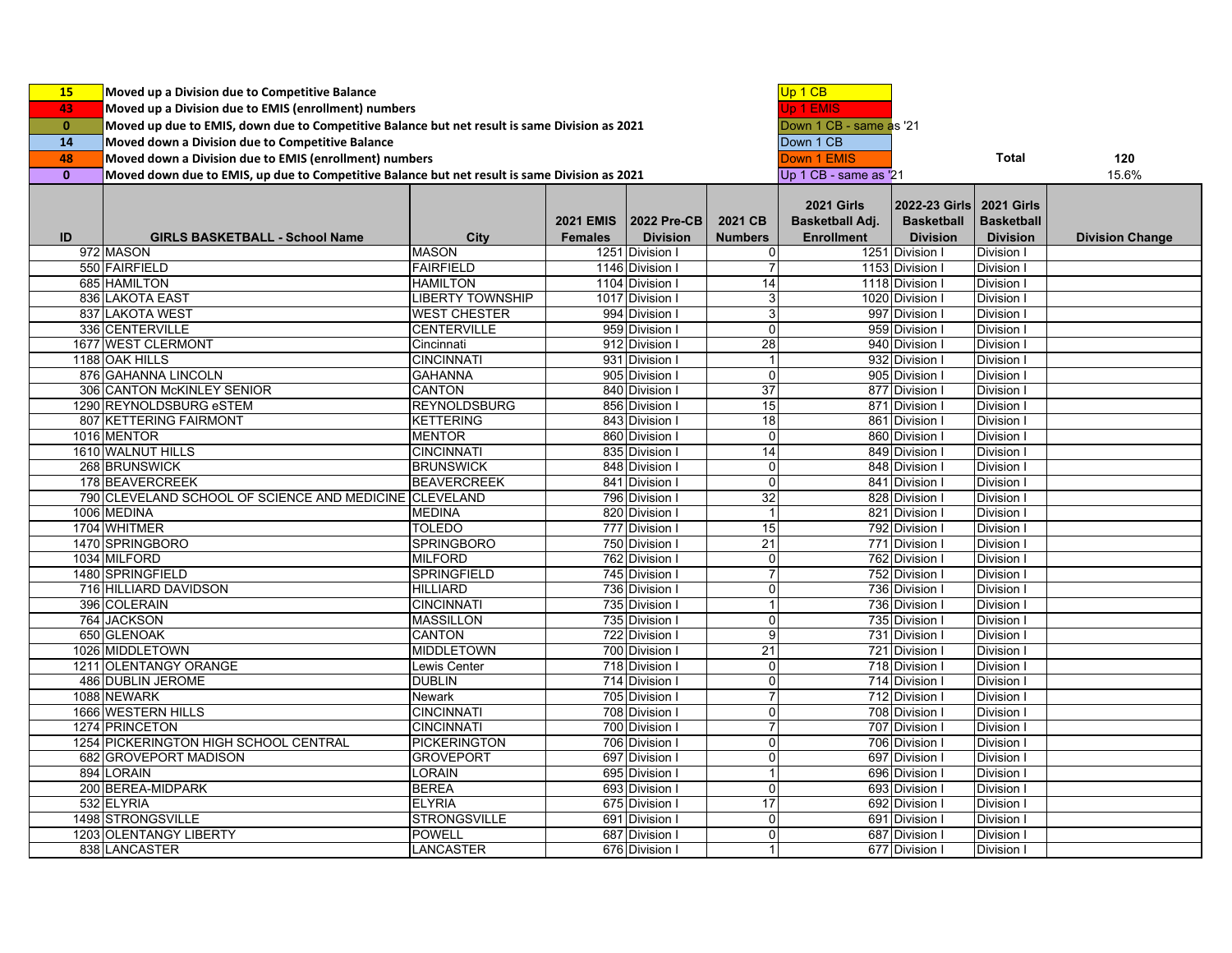| 1686 WESTLAND                       | <b>GALLOWAY</b>          | 676 Division I | $\overline{0}$  | 676 Division I | Division I        |
|-------------------------------------|--------------------------|----------------|-----------------|----------------|-------------------|
| 713 HILLIARD BRADLEY                | Hilliard                 | 666 Division I | $\Omega$        | 666 Division I | Division I        |
| 1638 WAYNE                          | <b>HUBER HEIGHTS</b>     | 661 Division I | $\mathbf 1$     | 662 Division I | Division I        |
| 1572 UPPER ARLINGTON                | Columbus                 | 657 Division I | 0               | 657 Division I | Division I        |
| 1738 THOMAS WORTHINGTON             | <b>WORTHINGTON</b>       | 654 Division I | $\overline{1}$  | 655 Division I | Division I        |
| 680 GROVE CITY                      | <b>GROVE CITY</b>        | 639 Division I | $\overline{0}$  | 639 Division I | Division I        |
| 1255 PICKERINGTON HIGH SCHOOL NORTH | <b>PICKERINGTON</b>      | 636 Division I | $\Omega$        | 636 Division I | Division I        |
| 970 MARYSVILLE                      | <b>MARYSVILLE</b>        | 635 Division I | $\Omega$        | 635 Division I | Division I        |
| 474 DUBLIN COFFMAN                  | <b>DUBLIN</b>            | 631 Division I | $\Omega$        | 631 Division I | Division I        |
| 846 LEBANON                         | <b>LEBANON</b>           | 630 Division I | $\Omega$        | 630 Division I | Division I        |
| 1248 PERRYSBURG                     | <b>PERRYSBURG</b>        | 629 Division I | 0               | 629 Division I | Division I        |
| 704 DELAWARE HAYES                  | <b>DELAWARE</b>          | 621 Division I | $\Omega$        | 621 Division I | Division I        |
| 1492 STOW-MUNROE FALLS              | Stow                     | 606 Division I | 15              | 621 Division I | Division I        |
| 540 EUCLID                          | <b>EUCLID</b>            | 608 Division I | $\mathbf 0$     | 608 Division I | Division I        |
| 1020 MIAMISBURG                     | Miamisburg               | 608 Division I | 0               | 608 Division I | Division I        |
| 717 HILLIARD DARBY                  | <b>HILLIARD</b>          | 601 Division I | $\Omega$        | 601 Division I | Division I        |
| 1202 OLENTANGY                      | <b>LEWIS CENTER</b>      | 599 Division I | 0               | 599 Division I | Division I        |
| 1086 NEW ALBANY                     | <b>NEW ALBANY</b>        | 597 Division I | $\mathbf{1}$    | 598 Division I | Division I        |
| 1201 OLENTANGY BERLIN               | Delaware                 | 596 Division I | $\mathbf 0$     | 596 Division I | Division I        |
| 1076 MOUNT NOTRE DAME               | <b>CINCINNATI</b>        | 526 Division I | 63              | 589 Division I | Division I        |
| 1674 WESTERVILLE SOUTH              | Westerville              | 586 Division I | $\mathbf 0$     | 586 Division I | Division I        |
| 385 CLEVELAND HEIGHTS               | <b>Cleveland Heights</b> | 584 Division I | $\overline{0}$  | 584 Division I | Division I        |
| 1508 SYCAMORE                       | <b>CINCINNATI</b>        | 584 Division I | 0               | 584 Division I | Division I        |
| 244 BOWSHER                         | <b>TOLEDO</b>            | 571 Division I |                 | 572 Division I | <b>Division I</b> |
| 1672 WESTERVILLE NORTH              | <b>WESTERVILLE</b>       | 569 Division I | 3               | 572 Division I | Division I        |
| 1671 WESTERVILLE CENTRAL            | <b>WESTERVILLE</b>       | 571 Division I | $\Omega$        | 571 Division I | Division I        |
| 1142 NORTHMONT                      | <b>CLAYTON</b>           | 564 Division I | $\Omega$        | 564 Division I | Division I        |
| 930 MAGNIFICAT                      | <b>ROCKY RIVER</b>       | 529 Division I | 35              | 564 Division I | Division I        |
| 1428 SOLON                          | SOLON                    | 562 Division I | 0               | 562 Division I | Division I        |
| 586 FINDLAY                         | <b>FINDLAY</b>           | 551 Division I | $\overline{8}$  | 559 Division I | Division I        |
| 1482 START                          | <b>TOLEDO</b>            | 557 Division I | $\Omega$        | 557 Division I | Division I        |
| 1366 ST JOSEPH ACADEMY              | <b>CLEVELAND</b>         | 514 Division I | 42              | 556 Division I | Division I        |
| 1408 SHAKER HEIGHTS                 | <b>SHAKER HEIGHTS</b>    | 550 Division I | 0               | 550 Division I | Division I        |
| 345 CENTRAL CROSSING                | <b>GROVE CITY</b>        | 549 Division I | $\mathbf 1$     | 550 Division I | Division I        |
| 150 AVON                            | <b>AVON</b>              | 535 Division I | $\mathbf{1}$    | 536 Division I | Division I        |
| 730 HOOVER                          | <b>NORTH CANTON</b>      | 535 Division I | 0               | 535 Division I | Division I        |
| 1741 WORTHINGTON KILBOURNE          | <b>COLUMBUS</b>          | 534 Division I | $\Omega$        | 534 Division I | Division I        |
| 692 WARREN G HARDING                | <b>WARREN</b>            | 519 Division I | 14              | 533 Division I | Division I        |
| 884 LITTLE MIAMI                    | <b>MORROW</b>            | 525 Division I | $\Omega$        | 525 Division I | Division I        |
| 475 DUBLIN SCIOTO                   | <b>DUBLIN</b>            | 523 Division I | $\Omega$        | 523 Division I | Division I        |
| 592 FIRESTONE                       | <b>AKRON</b>             | 510 Division I | 13              | 523 Division I | Division I        |
| 124 ANTHONY WAYNE                   | <b>WHITEHOUSE</b>        | 521 Division I | $\Omega$        | 521 Division I | Division I        |
| 740 HUDSON                          | <b>HUDSON</b>            | 521 Division I | $\Omega$        | 521 Division I | Division I        |
| 1719 WINTON WOODS                   | <b>CINCINNATI</b>        | 484 Division I | $\overline{28}$ | 512 Division I | Division I        |
| 832 LAKEWOOD                        | <b>LAKEWOOD</b>          | 511 Division I | $\mathbf 0$     | 511 Division I | Division I        |
| 1380 ST URSULA ACADEMY              | <b>CINCINNATI</b>        | 475 Division I | 36              | 511 Division I | Division I        |
| 1606 WADSWORTH                      | <b>WADSWORTH</b>         | 507 Division I | $\overline{0}$  | 507 Division I | Division I        |
| <b>868 LICKING HEIGHTS</b>          | <b>PATASKALA</b>         | 503 Division I | $\mathbf{1}$    | 504 Division I | Division I        |
| 1244 PERRY                          | <b>MASSILLON</b>         | 500 Division I | 3               | 503 Division I | Division I        |
| 610 FRANKLIN HEIGHTS                | <b>COLUMBUS</b>          | 500 Division I | $\overline{2}$  | 502 Division I | Division I        |
| 1402 SETON                          | <b>CINCINNATI</b>        | 484 Division I | 18              | 502 Division I | Division I        |
|                                     |                          |                |                 |                |                   |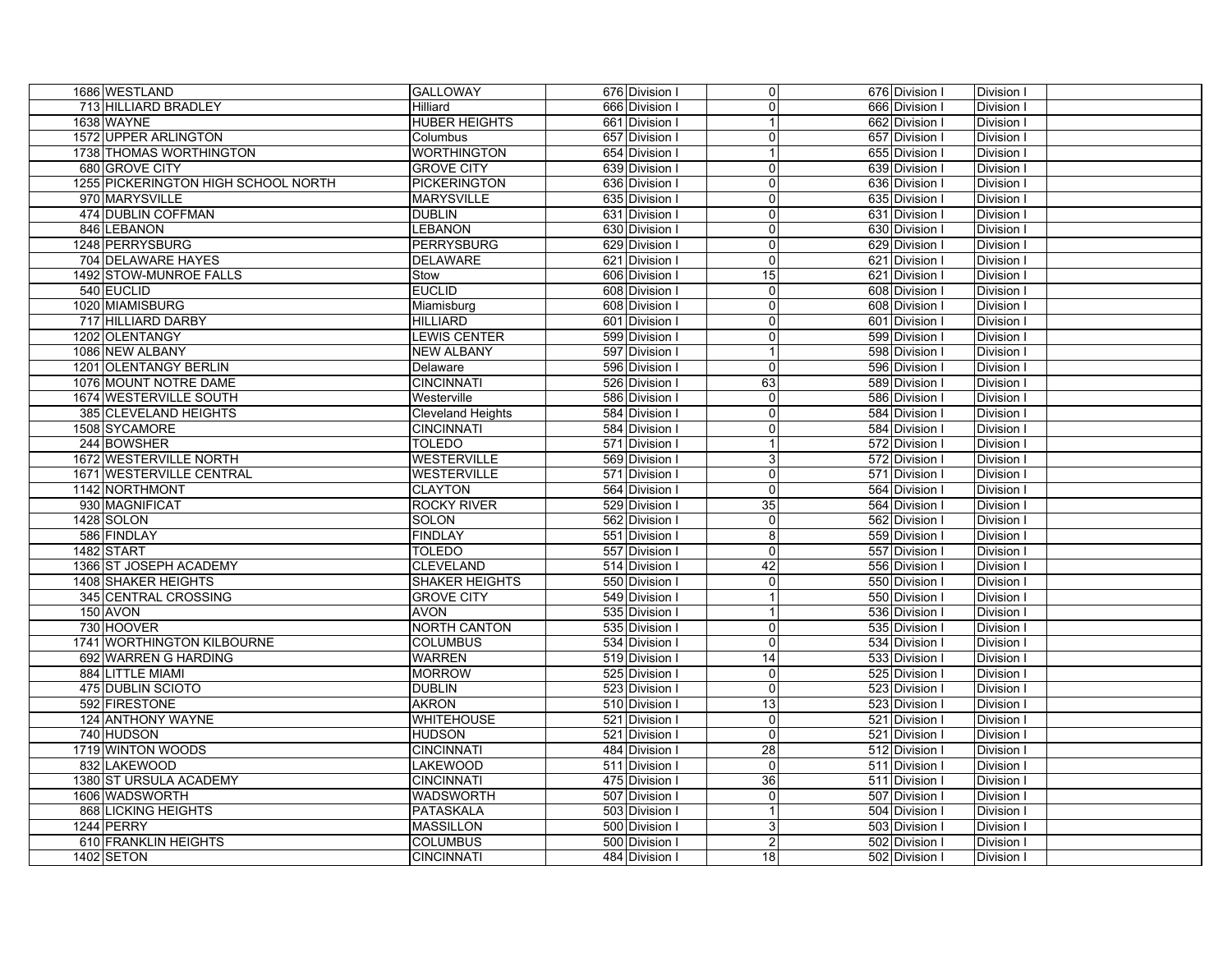| 810 KINGS                     |                                         | <b>Kings Mills</b>       | 501 Division I | $\overline{0}$          | 501 Division I | Division I      |  |
|-------------------------------|-----------------------------------------|--------------------------|----------------|-------------------------|----------------|-----------------|--|
| 1632 WATKINS MEMORIAL         |                                         | <b>PATASKALA</b>         | 500 Division I | $\Omega$                | 500 Division I | Division I      |  |
| 148 AUSTINTOWN-FITCH          |                                         | <b>AUSTINTOWN</b>        | 496 Division I | 3                       | 499 Division I | Division I      |  |
| 1312 RIVERSIDE                |                                         | Painesville              | 497 Division I | 0                       | 497 Division I | Division I      |  |
| 1526 TEAYS VALLEY             |                                         | <b>ASHVILLE</b>          | 497 Division I | $\Omega$                | 497 Division I | Division I      |  |
| 1552 TROY                     |                                         | <b>TROY</b>              | 491 Division I | 3                       | 494 Division I | Division I      |  |
| 696 HARRISON                  |                                         | <b>HARRISON</b>          | 485 Division I | 8                       | 493 Division I | Division I      |  |
| 1152 NORTH RIDGEVILLE         |                                         | N RIDGEVILLE             | 490 Division I |                         | 491 Division I | Division I      |  |
| 1510 SYLVANIA NORTHVIEW       |                                         | <b>SYLVANIA</b>          | 488 Division I |                         | 490 Division I | Division I      |  |
| 1698 WHETSTONE                |                                         | <b>COLUMBUS</b>          | 485 Division I |                         | 486 Division I | Division I      |  |
|                               | 792 JOHN MARSHALL SCHOOL OF ENGINEERING | <b>CLEVELAND</b>         | 477 Division I | 4                       | 481 Division I | Division I      |  |
| 904 LOVELAND                  |                                         | <b>LOVELAND</b>          | 479 Division I | $\Omega$                | 479 Division I | Division I      |  |
| 1116 NORDONIA                 |                                         | <b>MACEDONIA</b>         | 478 Division I | 0                       | 478 Division I | Division I      |  |
| 350 TWINSBURG                 |                                         | <b>TWINSBURG</b>         | 478 Division I | $\overline{0}$          | 478 Division I | Division I      |  |
| 670 GREEN                     |                                         | Uniontown                | 456 Division I | 21                      | 477 Division I | Division I      |  |
| 118 ANDERSON                  |                                         | <b>CINCINNATI</b>        | 471 Division I | $\overline{2}$          | 473 Division I | Division I      |  |
| 1154 NORTH ROYALTON           |                                         | NORTH ROYALTON           | 472 Division I | 0                       | 472 Division I | Division I      |  |
| 632 GARFIELD HEIGHTS          |                                         | <b>GARFIELD HTS</b>      | 471 Division I | $\Omega$                | 471 Division I | Division I      |  |
| 152 AVON LAKE                 |                                         | <b>AVON LAKE</b>         | 461 Division I | $\mathbf 0$             | 461 Division I | Division I      |  |
| 302 CANAL WINCHESTER          |                                         | <b>CANAL WINCHESTER</b>  | 458 Division I | $\mathbf 0$             | 458 Division I | Division I      |  |
| 516 EDGEWOOD                  |                                         | <b>TRENTON</b>           | 453 Division I | $\mathbf 0$             | 453 Division I | Division I      |  |
| 1078 MOUNT VERNON             |                                         | <b>MOUNT VERNON</b>      | 450 Division I | 0                       | 450 Division I | Division I      |  |
| 1122 NORTH                    |                                         | <b>EASTLAKE</b>          | 448 Division I | 0                       | 448 Division I | Division I      |  |
| 238 BOARDMAN                  |                                         | YOUNGSTOWN               | 447 Division I | 0                       | 447 Division I | Division I      |  |
| 372 CLAY                      |                                         | <b>OREGON</b>            | 422 Division I | 23                      | 445 Division I | Division I      |  |
| 782 JOHN ADAMS                |                                         | <b>CLEVELAND</b>         | 440 Division I | $\Omega$                | 440 Division I | Division I      |  |
| 1476 SPRINGFIELD              |                                         | Holland                  | 437 Division I | $\Omega$                | 437 Division I | Division I      |  |
| 1382 ST URSULA ACADEMY        |                                         | <b>TOLEDO</b>            | 346 Division I | 91                      | 437 Division I | Division I      |  |
| 248 BRECKSVILLE-BROADVIEW HTS |                                         | <b>BROADVIEW HEIGHTS</b> | 431 Division I | -1                      | 432 Division I | <b>Division</b> |  |
| 444 CUYAHOGA FALLS            |                                         | <b>CUYAHOGA FALLS</b>    | 429 Division I | $\overline{2}$          | 431 Division I | <b>Division</b> |  |
| 1140 NORTHLAND                |                                         | <b>COLUMBUS</b>          | 426 Division I | $\overline{2}$          | 428 Division I | Division I      |  |
| 1032 MIFFLIN                  |                                         | <b>COLUMBUS</b>          | 424 Division I | $\overline{4}$          | 428 Division I | Division I      |  |
| 1182 NOTRE DAME ACADEMY       |                                         | <b>TOLEDO</b>            | 372 Division I | 56                      | 428 Division I | Division I      |  |
| 690 MARION HARDING            |                                         | <b>MARION</b>            | 416 Division I | 9                       | 425 Division I | Division I      |  |
| 1486 STEELE                   |                                         | <b>AMHERST</b>           | 413 Division I | 9                       | 422 Division I | Division I      |  |
| <b>1746 XENIA</b>             |                                         | <b>XENIA</b>             | 421 Division I | 0                       | 421 Division I | Division I      |  |
| 1614 WALSH JESUIT             |                                         | <b>CUYAHOGA FALLS</b>    | 382 Division I | 38                      | 420 Division I | Division I      |  |
| 1204 OLMSTED FALLS            |                                         | <b>OLMSTED FALLS</b>     | 418 Division I | $\overline{\mathbf{1}}$ | 419 Division I | Division I      |  |
| 980 MAYFIELD                  |                                         | <b>MAYFIELD VILLAGE</b>  | 417 Division I | $\Omega$                | 417 Division I | Division I      |  |
| 1484 STEBBINS                 |                                         | <b>RIVERSIDE</b>         | 408 Division I |                         | 415 Division I | Division I      |  |
| 160 BARBERTON                 |                                         | <b>BARBERTON</b>         | 412 Division I | $\overline{2}$          | 414 Division I | Division I      |  |
| 1512 SYLVANIA SOUTHVIEW       |                                         | SYLVANIA                 | 408 Division I | 3                       | 411 Division I | Division I      |  |
| 548 FAIRBORN                  |                                         | Fairborn                 | 410 Division I | $\overline{0}$          | 410 Division I | Division I      |  |
| 214 BIG WALNUT                |                                         | Sunbury                  | 409 Division I | $\Omega$                | 409 Division I | Division I      |  |
| 1146 NORTH OLMSTED            |                                         | NORTH OLMSTED            | 409 Division I | 0                       | 409 Division I | <b>Division</b> |  |
| <b>1440 SOUTH</b>             |                                         | <b>WILLOUGHBY</b>        | 408 Division I | 0                       | 408 Division I | Division I      |  |
| 1588 VALLEY FORGE             |                                         | PARMA HEIGHTS            | 402 Division I | $\overline{0}$          | 402 Division I | Division I      |  |
| 616 FREMONT ROSS              |                                         | <b>FREMONT</b>           | 400 Division I | $\overline{2}$          | 402 Division I | Division I      |  |
| 528 ELLET                     |                                         | <b>AKRON</b>             | 396 Division I | 6                       | 402 Division I | Division I      |  |
| 1118 NORMANDY                 |                                         | <b>PARMA</b>             | 401 Division I | $\Omega$                | 401 Division I | Division I      |  |
| 224 BISHOP WATTERSON          |                                         | <b>COLUMBUS</b>          | 379 Division I | 21                      | 400 Division I | Division I      |  |